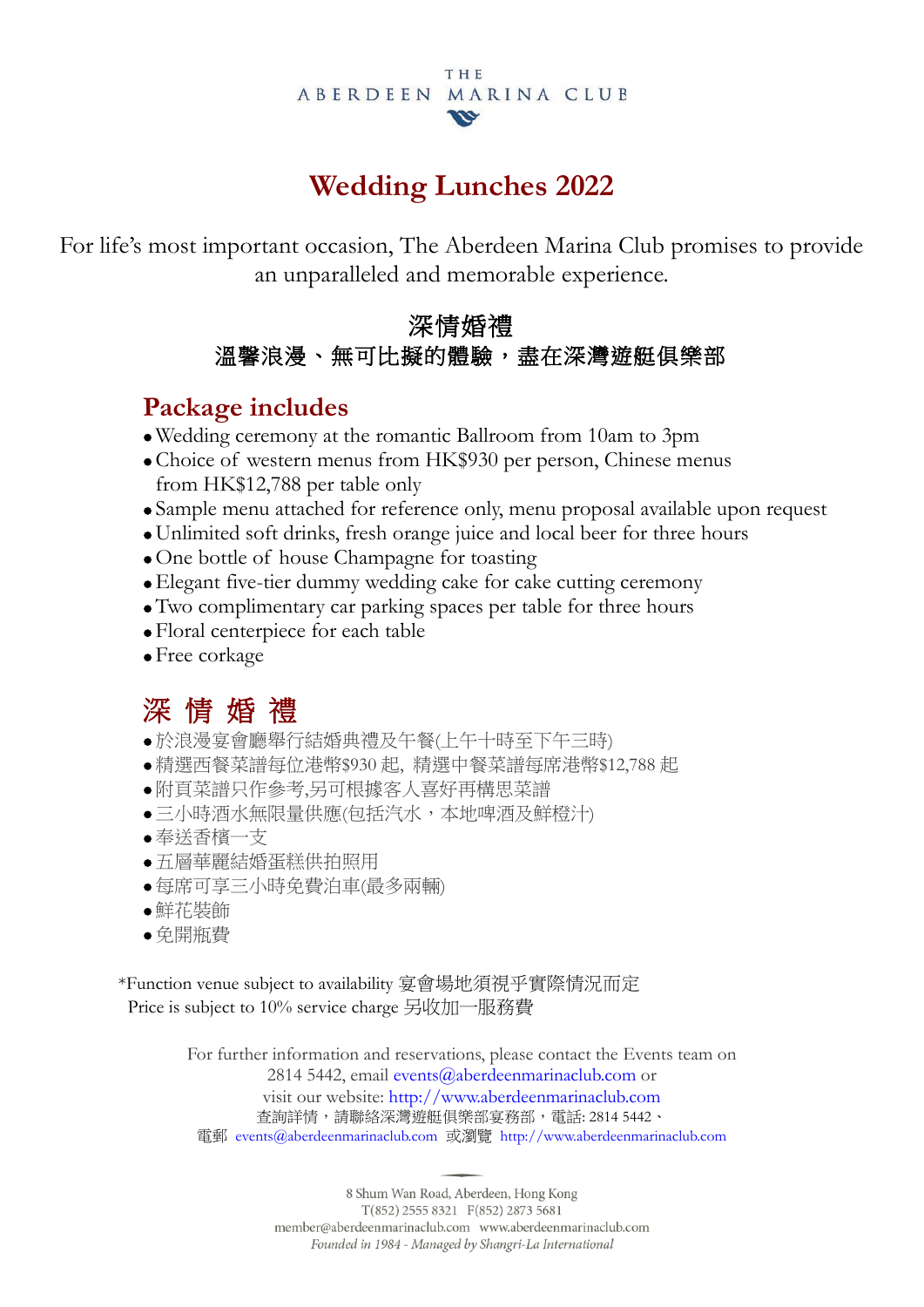#### THE ABERDEEN MARINA CLUB  $\boldsymbol{w}$



**HK\$930 per person (include free flow of soft drinks, fresh orange juice and local beers for 3 hours)**

> Sesame tuna Asparagus & fennel salad, tomato salsa

Seared Australia rib eye beef Asparagus zucchini titan, truffle mashed

Warm apple pie Caramel coulis, vanilla ice cream

Freshly brewed coffee or tea Petits fours

Price is subject to 10% service charge

**Due to the seasonality of items on the menu, price is subject to change and can only be confirmed one month prior to the function date.**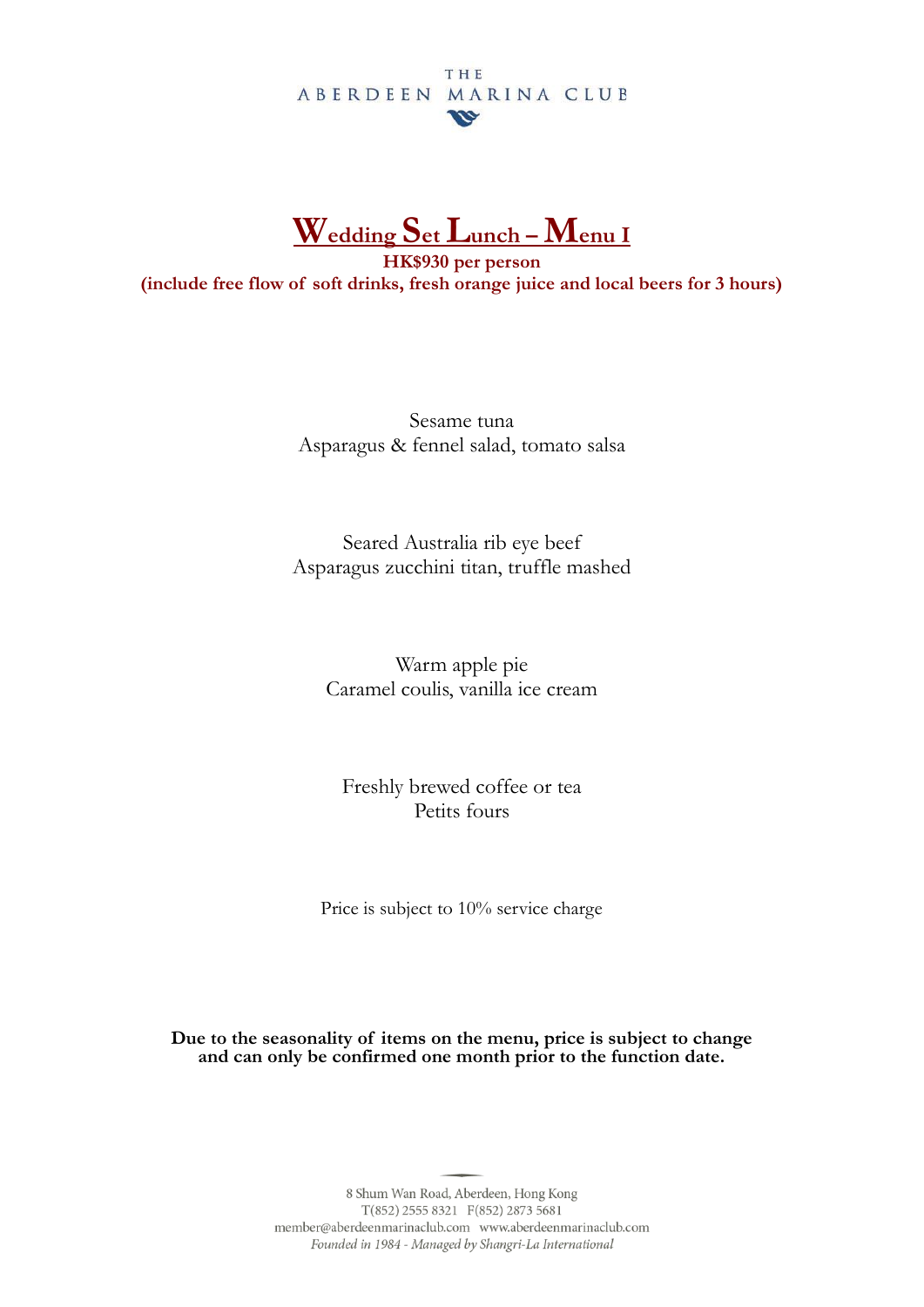#### THE ABERDEEN MARINA CLUB  $\boldsymbol{v}$



**HK\$1,050 per person (include free flow of soft drinks, fresh orange juice and local beers for 3 hours)**

> Crabmeat salad Avocado, cured cherry tomato, olive basil

Wild porcini mushroom cream soup

Grilled cod fish Duchess potatoes, spring vegetables, lemon cream sauce

Vanilla cream and strawberry duo Almond sponge, whipped cream vanilla, coulis and fresh strawberry

> Freshly brewed coffee or tea Petits fours

Price is subject to 10% service charge

**Due to the seasonality of items on the menu, price is subject to change and can only be confirmed one month prior to the function date.**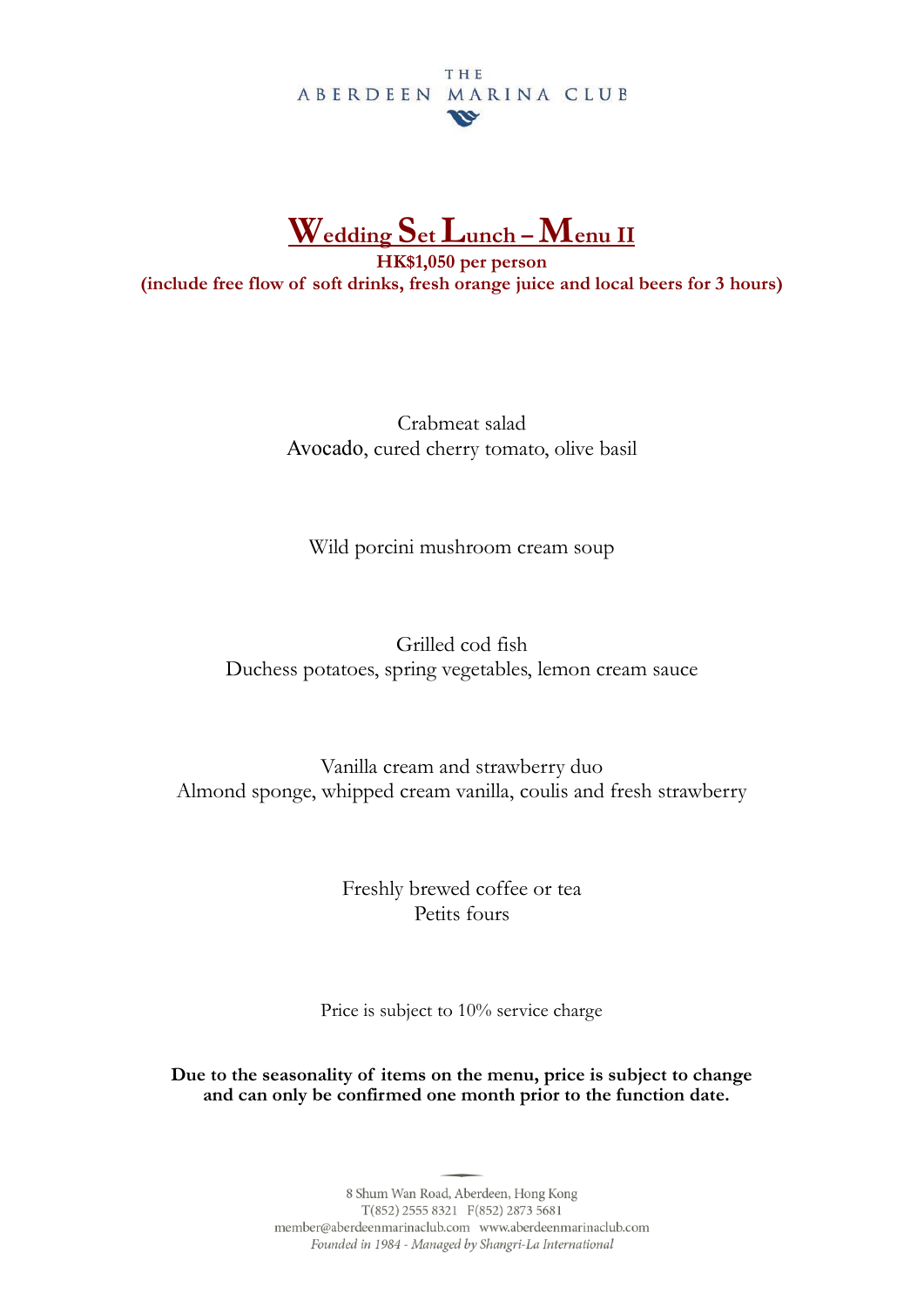#### **THE** ABERDEEN MARINA CLUB **VG**

# **Wedding Buffet Lunch**

# Thai items **HK\$950 per person (minimum 60 persons)**

## Soup <sup>湯</sup>

New England clam chowder salt crackers 新英倫周打蜆湯

#### Appetizers & salad 頭盤及沙律

Norwegian smoked salmon 挪威煙三文魚 Waldorf smoked chicken salad 華都夫煙雞沙律 **<sup>V</sup>** Mixed mushroom salad herbs & balsamic glaze 什菌沙律配黑醋汁 **<sup>V</sup>** Oven dried tomato & mozzarella pizziola salad capers & black olive 蕃茄芝士沙律 Selection of sushi and condiments 壽司拼盤 Sashimi of salmon & tuna 三文魚及吞拿魚刺身 **<sup>V</sup>** Caesar salad 凱撒沙律 **<sup>V</sup>** Green Salad 田園青沙律 Served with a selection of dressings and condiments 配沙律醬及配料

## Breads 麵包

Assorted home-made breads and rolls with butter 各式餐包

## Carving 銀車烤肉

Roasted Australian ribeye beef 燒澳洲肉眼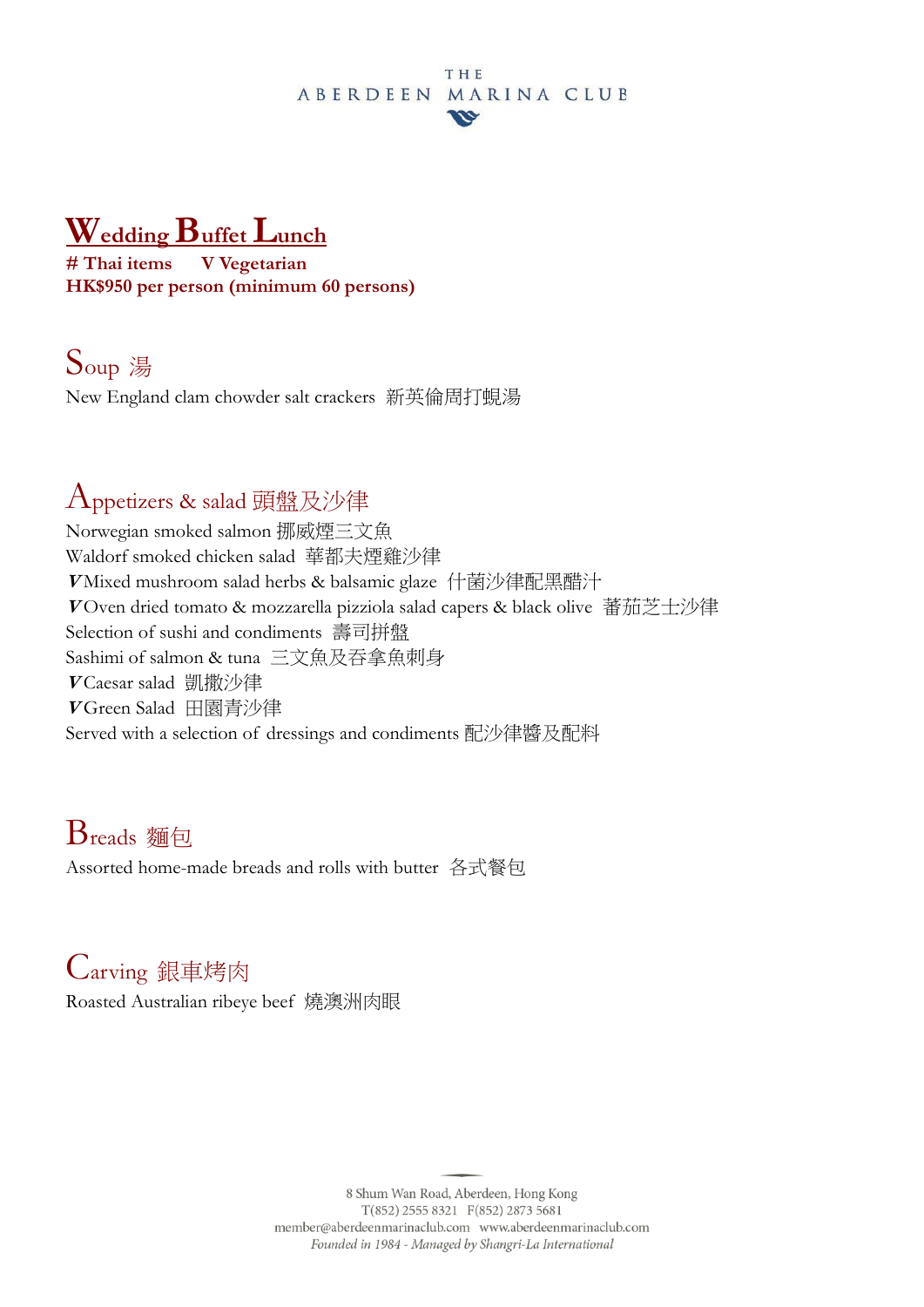#### THE ABERDEEN MARINA CLUB **VG**

# **Wedding Buffet Lunch**

**V** Vegetarian **HK\$950 per person (minimum 60 persons)**

## Main course 熱盤

Roasted spring chicken lemon, garlic and fried potatoes 燒春雞伴蒜香新薯 Pan fried garoupa lemon caper butter and croutons 法式煎石班柳 \*Wok fried beef with pumpkin 南瓜炒牛肉 *#***<sup>V</sup>** Thai vegetable red curry 泰式紅咖喱雜菜配絲苗白飯 \* **<sup>V</sup>** Braised E-fu noodles with mushrooms 瑤柱金菇伊麵 \*BBQ pork and chicken 叉燒,油雞 \* **<sup>V</sup>** Braised garden greens with straw mushroom 草菇扒時蔬

#### Desserts 甜品

Mango cheese cake 芒果芝士餅 Opera cake 法式咖啡蛋糕 Apricot crumble 黃梅甘寶 Chocolate crème brûlée 法式巧克力焦糖燉蛋 Fresh fruit tart 鮮果撻 Lychee and raspberry shot 荔枝紅桑子杯

Freshly brewed coffee or tea 鮮磨咖啡或茶

Price is subject to 10% service charge 另收加一服務費

**\*Due to the seasonality of items on the menu, price is subject to change and can only be confirmed one month prior to the function date.**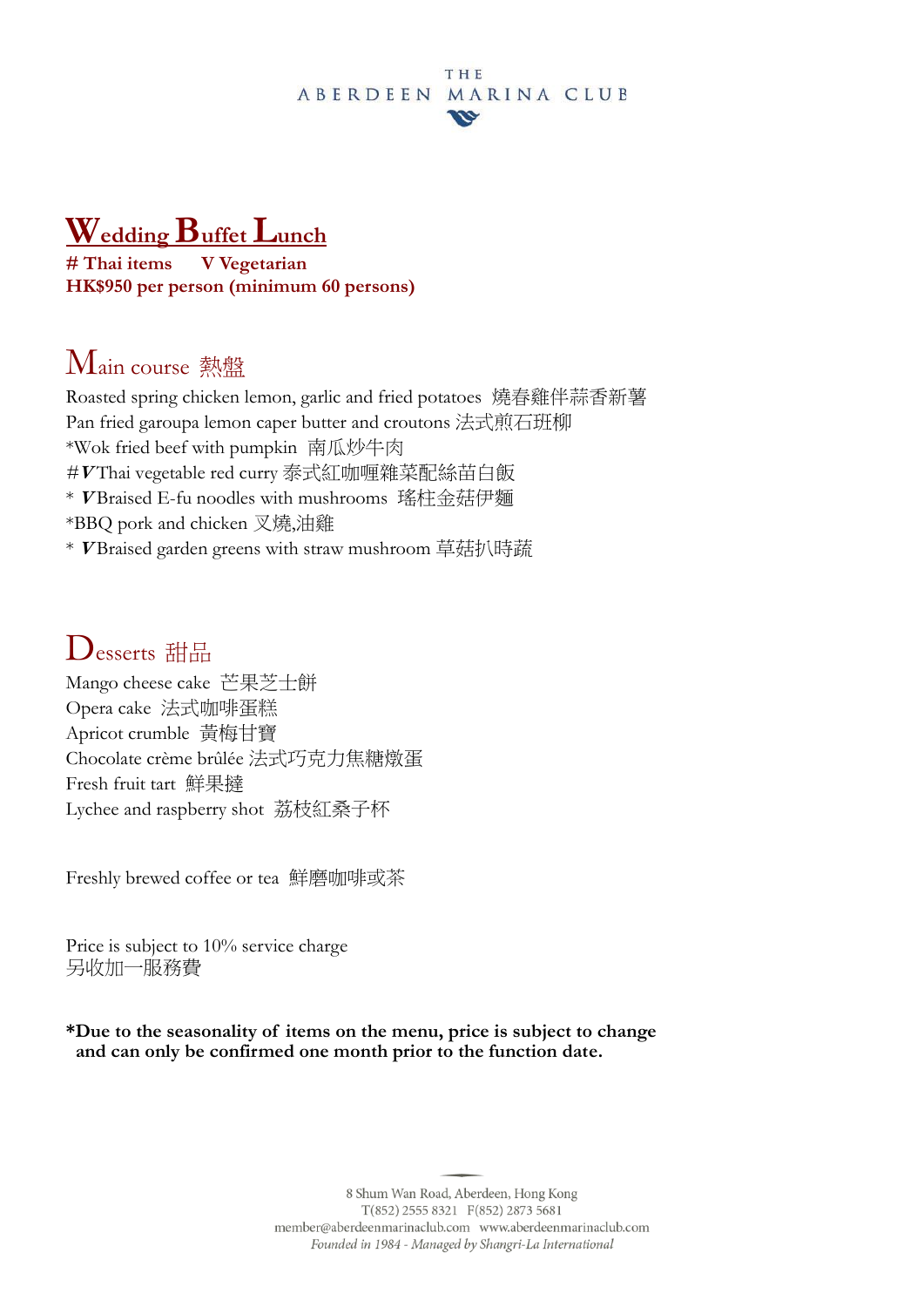# **Wedding Chinese Lunch Menu I**

available until December 2022

大 紅 乳 豬 全 體 Barbecued whole suckling pig 百 花 炸 釀 蟹 拑 Deep fried stuffed crab claws 羊 肚 菌 蟲 草 花 螺 頭 燉 雞 湯 Double boiled chicken soup with morel, cordyceps flowers and sea whelk 碧 綠 南 非 原 隻 六 頭 湯 鮑 魚 伴 鵝 掌 Braised six heads South Africa abalone with goose webs and garden green 清 蒸 沙 巴 龍 躉 Steamed whole Sabah estuary garoupa 當 紅 炸 子 雞 Crispy fried farm chicken 櫻 花 蝦 揚 州 炒 飯 Yeung Chow fried rice with Sakura shrimp 瑤 柱 金 菇 炆 伊 麵 Braised e-fu noodles with shredded conpoy and enoki mushrooms 百 年 好 合 Sweetened red bean cream with lotus seeds 永 結 同 心 Chinese petits fours

HK\$12,788 per table of 12 persons inclusive of unlimited soft drinks, local beer and fresh orange juice for 3 hours 每席\$12,788 (供十二位專用) 包括六道菜式及三小時無限量飲品供應(汽水,本地啤酒及新鮮橙汁)。 Price is subject to 10% service charge 另收加一服務費